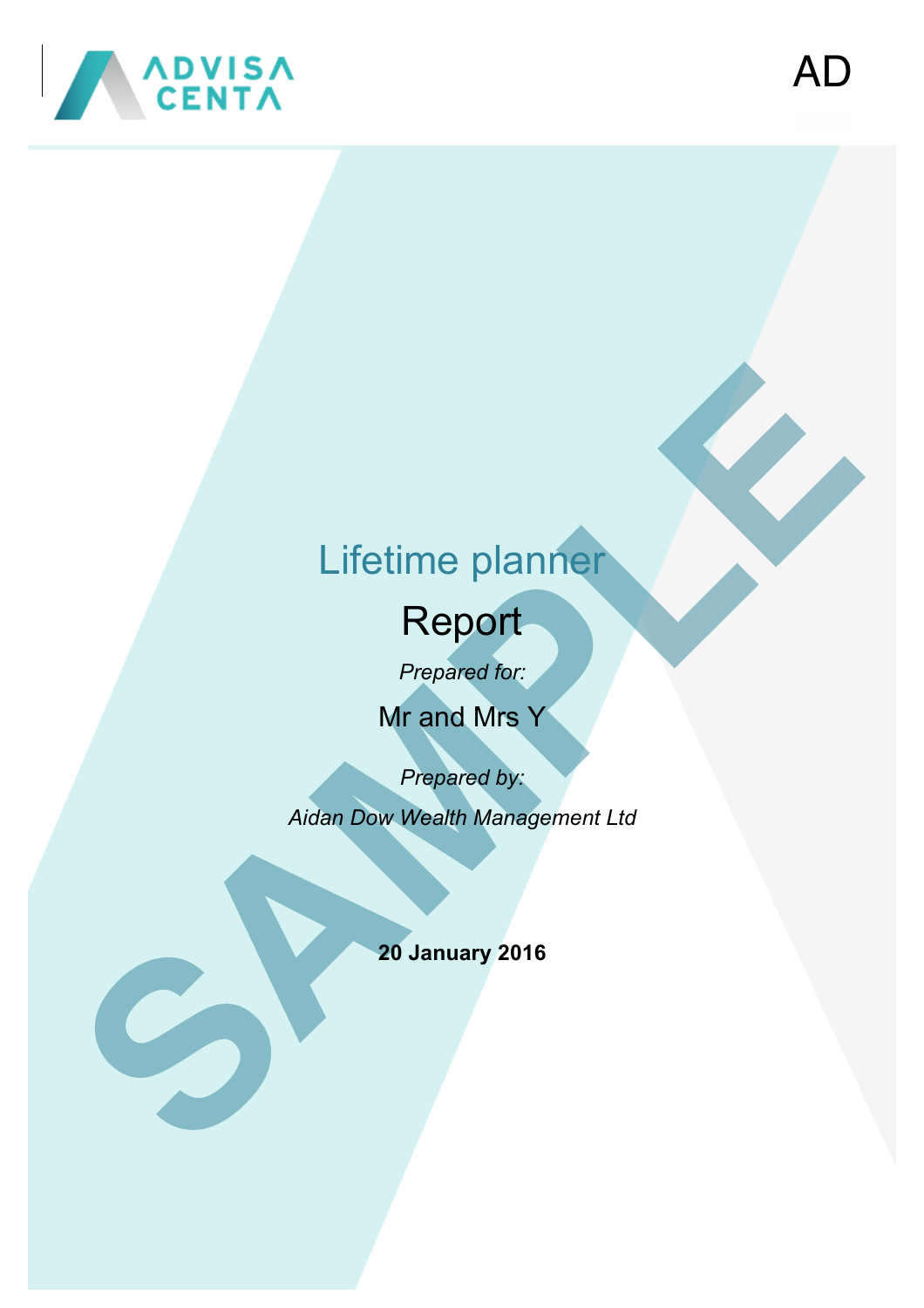

# **Table of Contents**

|  | $\sim$ 3 |
|--|----------|
|  |          |
|  |          |
|  |          |
|  |          |
|  | 20       |
|  |          |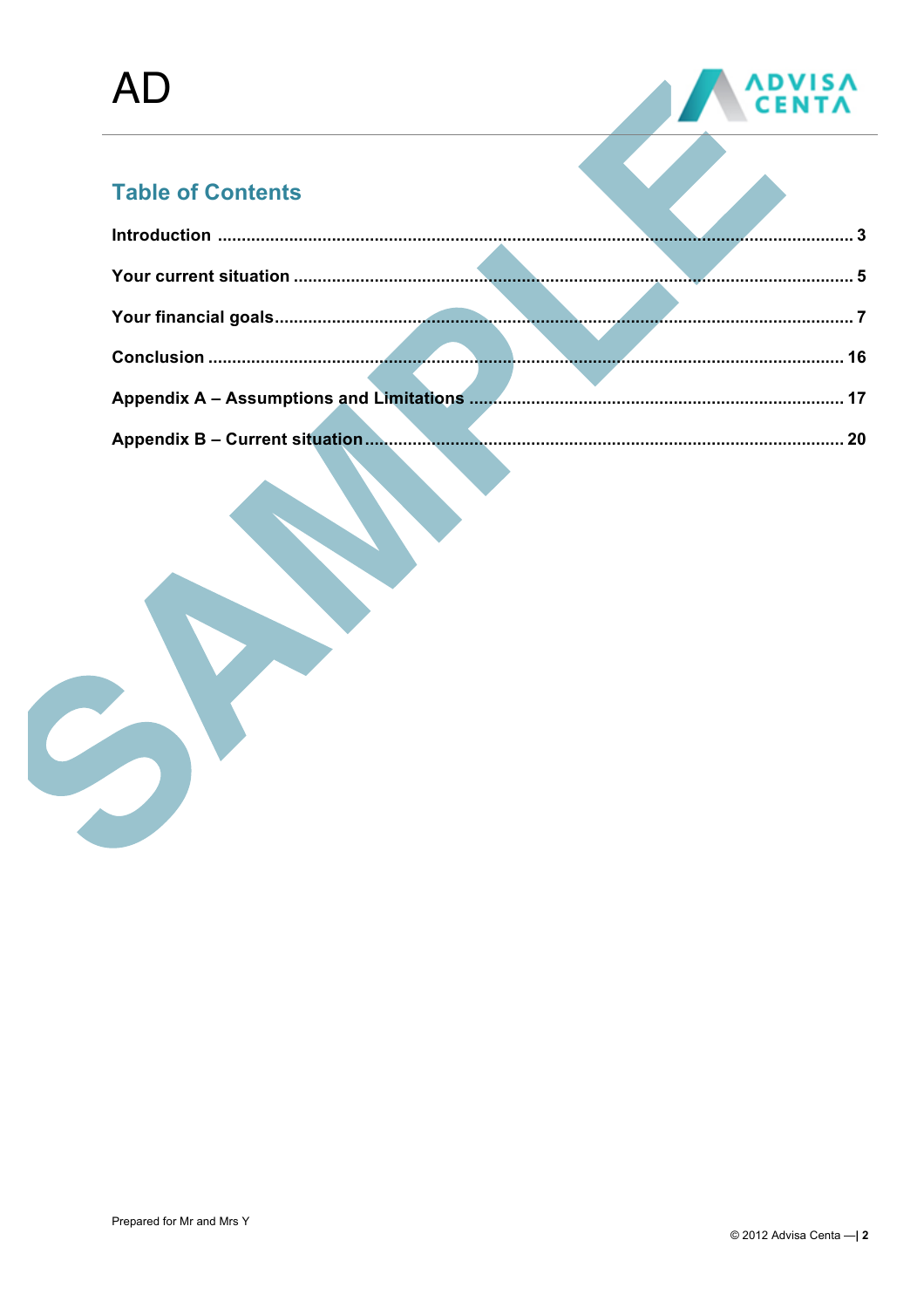

# **Introduction**

## Purpose

This report:

- provides an analysis of your current financial situation based on the information you have provided; and 5
- considers the likelihood of achieving your goal(s) if you continue along your current path. >

#### Process

As we discussed, financial planning is a complex process with many factors to take into consideration, some unique to you. In preparing this report I have therefore worked through an established process which has considered:

- $\overline{\phantom{0}}$ your current financial position, including assets, liabilities, income and expenditure;
- your financial objectives and specific goals;  $\blacktriangleright$
- the level of risk you are prepared to take to achieve your objectives and goals;
	- the appropriate product(s) to suit your individual needs;
	- the most appropriate asset class mix to achieve your goals, given the amount of risk you are prepared to take; and
	- the recommended funds for the asset mix selected.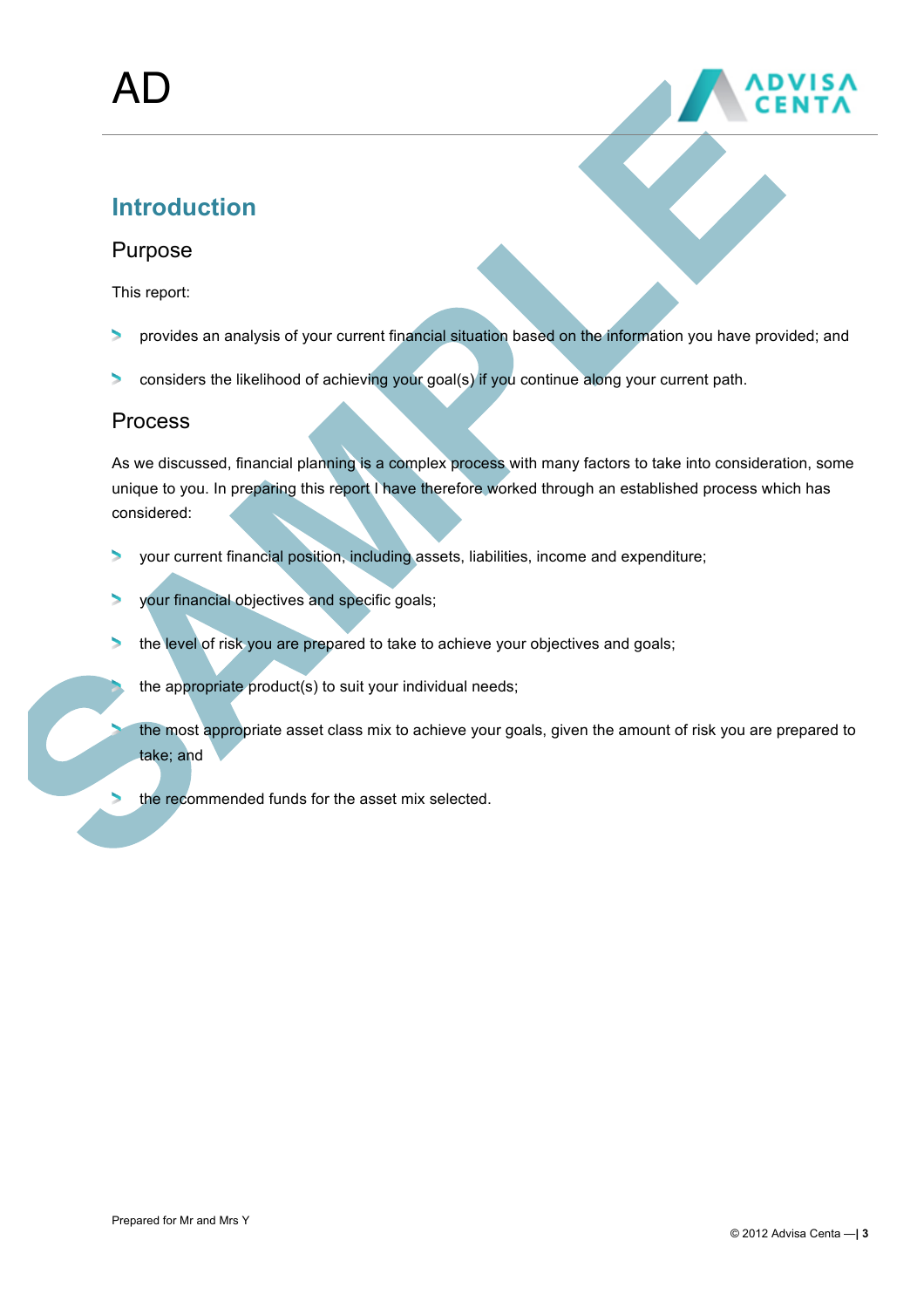

# Important Information

This report illustrates your financial lifestyle, or your hypothetical cash flow and its effects on your net worth. This analysis provides only broad, general guidelines, which may be helpful in shaping your thinking about your planning needs. It can serve as a guide for discussions with professional advisers. The quality of this analysis is dependent upon the accuracy of data provided by you. Calculations contained in this analysis are estimates only.

Actual results may vary substantially from the figures shown. All rates of return and inflation rates are assumptions (see Appendix) and are not a guarantee of future performance of any asset, including insurance or other financial products.

For illustrative purposes, many assumptions must be made concerning the sale of assets or the change of property ownership. This is not to be considered as legal advice; only your solicitors or legal counsel should provide such advice. No legal or accounting advice is being rendered either by this report or through any other oral or written communications. You may wish to discuss legal and accounting matters directly with your advisers in each of those areas.

Your planning concerns and goals may change in the future, and your actual results may differ to your estimated values. Therefore we would recommend annually reviewing your planner to ensure that your plans are on your desired course. Strategies may be proposed during the course of planning to help you meet your desired course. This may include recommendations to put in place insurance, or affect other financial products. If recommendations are made, then additional information about the specific product will be provided for your review.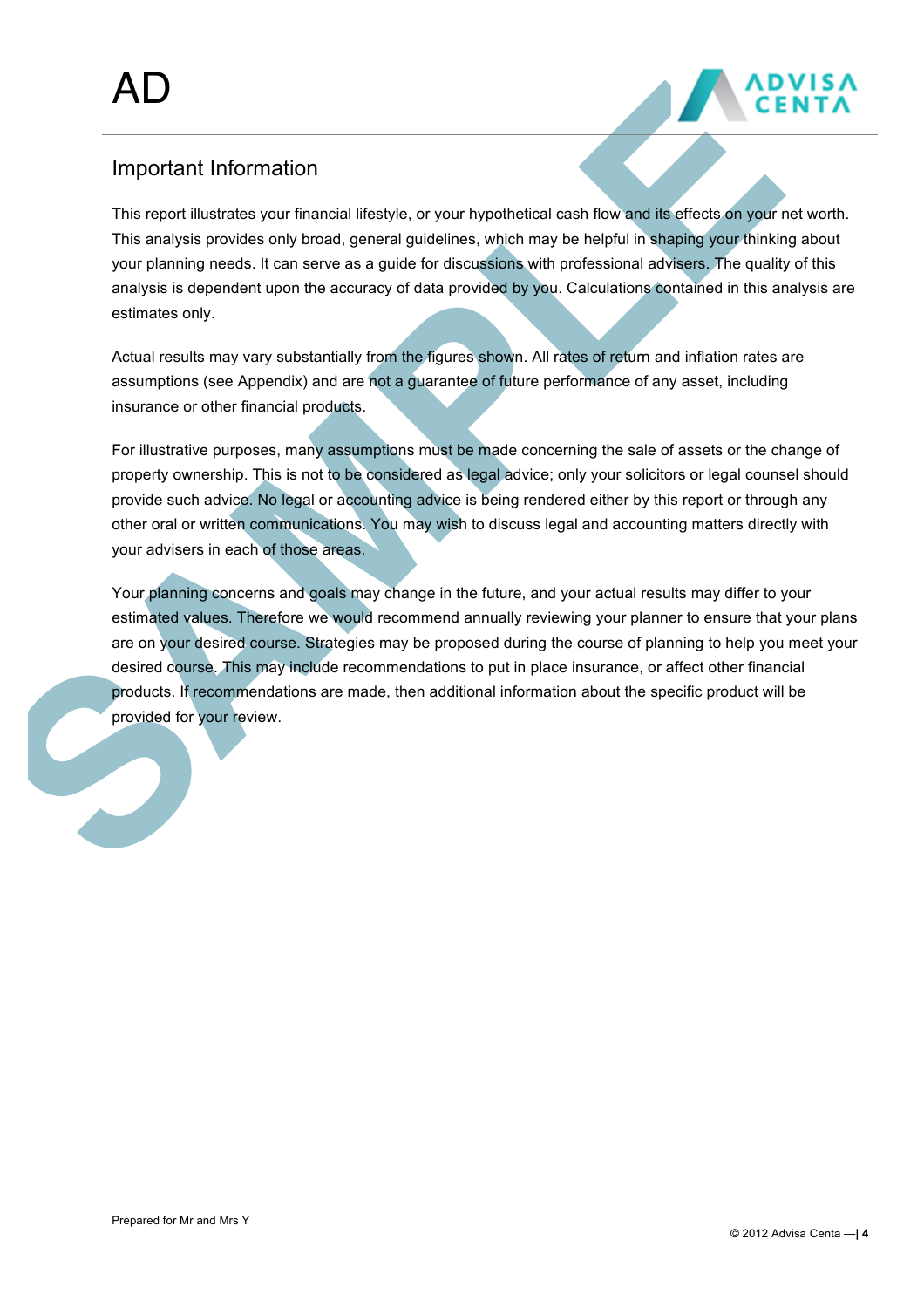

# **Your current situation**

#### **Name: Mr Y**

#### **Date of birth: 18th April 1979**

Your financial lifestyle is determined by your financial goals and desires and your saving and spending habits. This analysis examines your current assets and liabilities, reviews the cash flow necessary for you to maintain your lifestyle, and then shows you the results or consequences of various planning scenarios. Below is a summary of your current financial situation.

|  |                                 | Total (£)  |
|--|---------------------------------|------------|
|  | <b>Assets</b>                   |            |
|  | <b>Liquid Assets</b>            |            |
|  | Cash Account                    | £20,000    |
|  | <b>Friendly Society Savings</b> | £5,171.02  |
|  | <b>Current Account</b>          | £0         |
|  | <b>Long Term Investments</b>    |            |
|  | <b>ISA Stocks And Shares</b>    | £107.38    |
|  | <b>ISA Stocks And Shares</b>    | £15,000    |
|  | <b>ISA Stocks And Shares</b>    | £15,100    |
|  | <b>ISA Stocks And Shares</b>    | £15,000    |
|  | <b>ISA Stocks And Shares</b>    | £0         |
|  | <b>Retirement Plans</b>         |            |
|  | Personal Pension Plan           | £35,000    |
|  | <b>SIPP</b>                     | £20,000    |
|  | Income drawdown                 | £0         |
|  | <b>Property</b>                 |            |
|  | <b>Total Assets Today</b>       | £125,378.4 |
|  |                                 |            |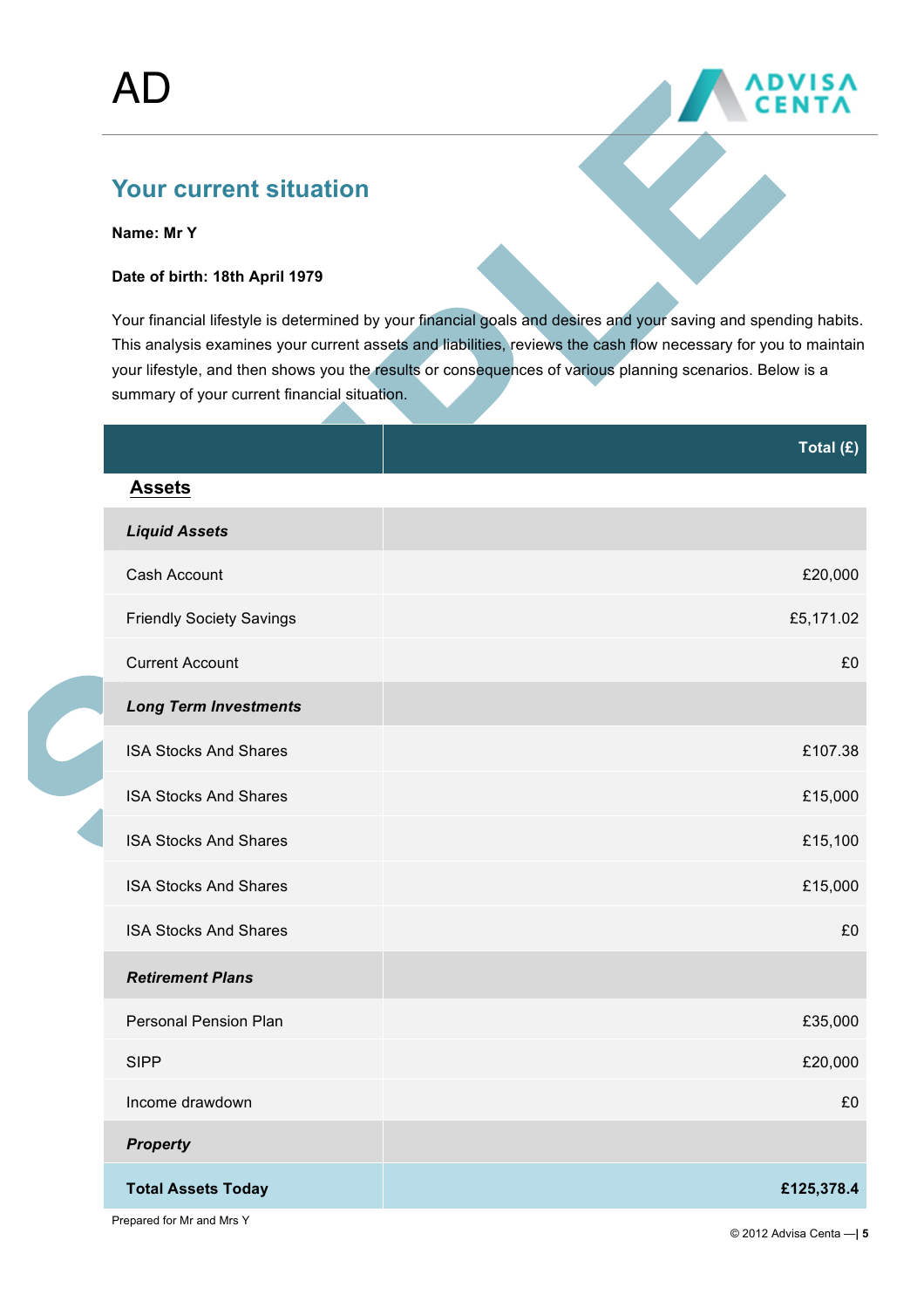

# **Debts**

| <b>Main Residence</b>          | £240,000    |
|--------------------------------|-------------|
| Other Mortgages                | £100,000    |
| <b>Total Liabilities Today</b> | £340,000    |
| <b>Net Worth</b>               |             |
| <b>Your Assets</b>             | £125,378.4  |
| <b>Less Your Liabilities</b>   | £340,000    |
| <b>Your Net Worth Today</b>    | £-214,621.6 |

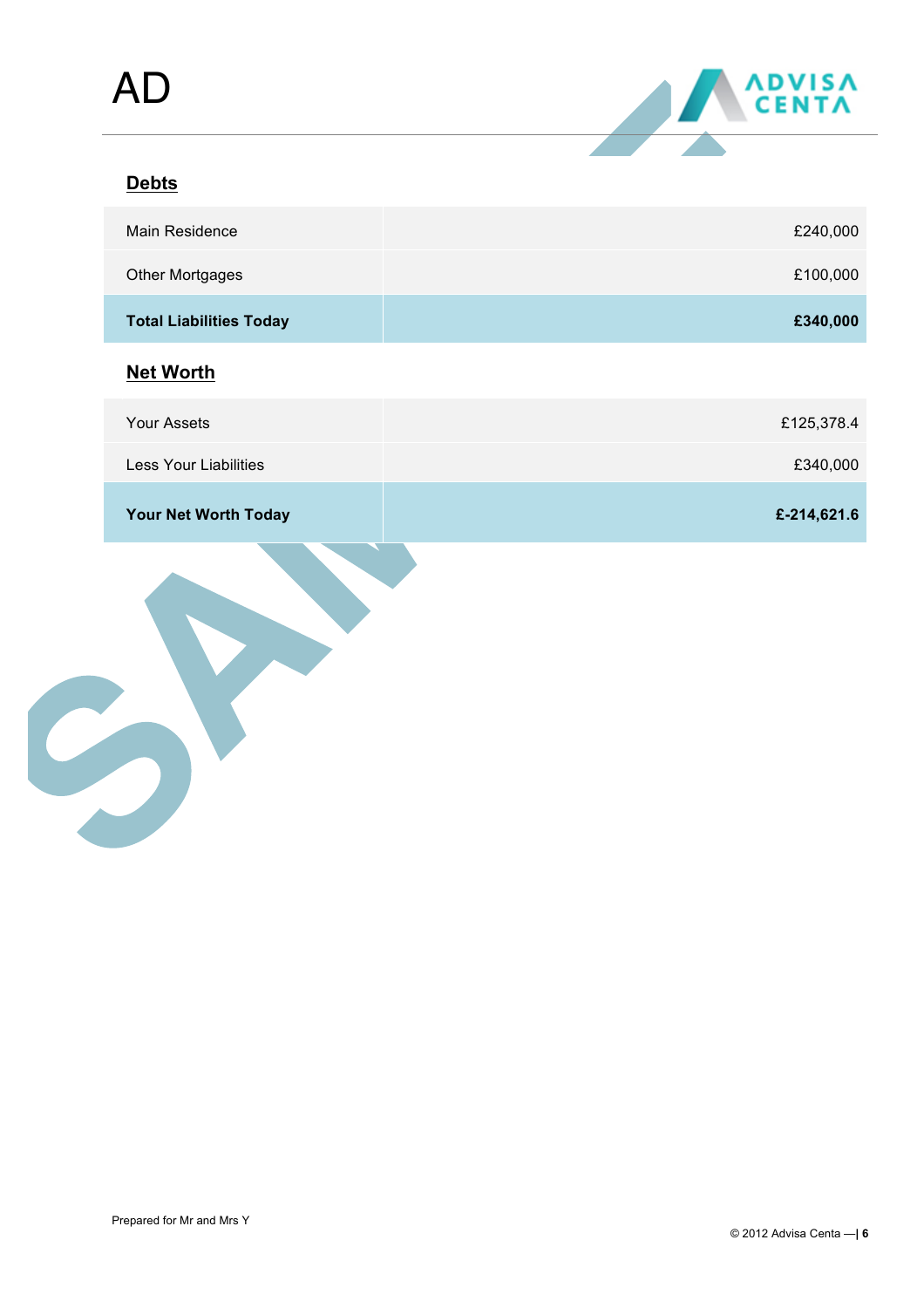

# **Your financial goals**

During the course of our review session we looked at your priorities, financial objectives and the potential for achieving your goals, taking into account all of your assets, liabilities, expenditure and income. This is based on a best estimate of future investment returns and inflation and there is a 50%, or equal, chance that the outcome could be worse or better than shown below. The appendix details the information used to calculate the following graphs.

#### **Wealth Analysis**

The below graph summarizes your income, expenditure, wealth, debt and goals over the coming years.

The option to use expenses as post-retirement target is set to *False* and including pre-retirement surplus / deficit is set to *True*





Prepared for Mr and Mrs Y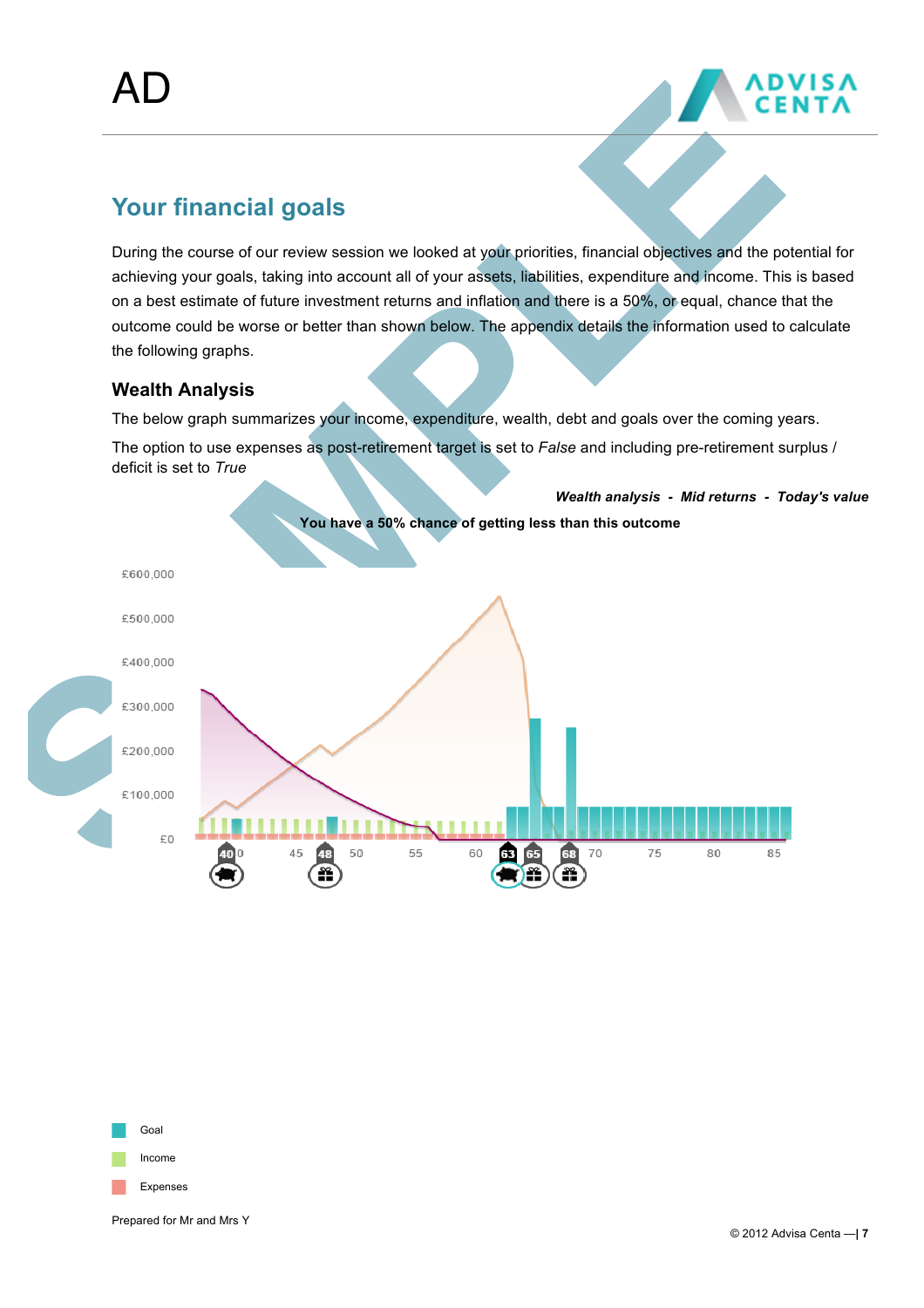# AD





#### **Goals**

| Goal name            | <b>Goal type</b> | <b>Target amount</b> | Inflation adjustment target | Target age | Years until required |
|----------------------|------------------|----------------------|-----------------------------|------------|----------------------|
| LTP test             | Regular Income   | £40,000 N/A          | With inflation              | $48 - 49$  | 12 years             |
| test 1               | Regular Income   | £200,000 N/A         | With inflation              | $65 - 66$  | 29 years             |
| test 2               | Regular Income   | £180,000 N/A         | With inflation              | $68 - 69$  | 32 years             |
| <b>AC TEST</b>       | Regular Income   | £35,000 N/A          | With inflation              | $40 - 41$  | 4 years              |
| Retirement<br>income | Retirement       | £75,000 Annually     | With inflation              | 63         | 27 years             |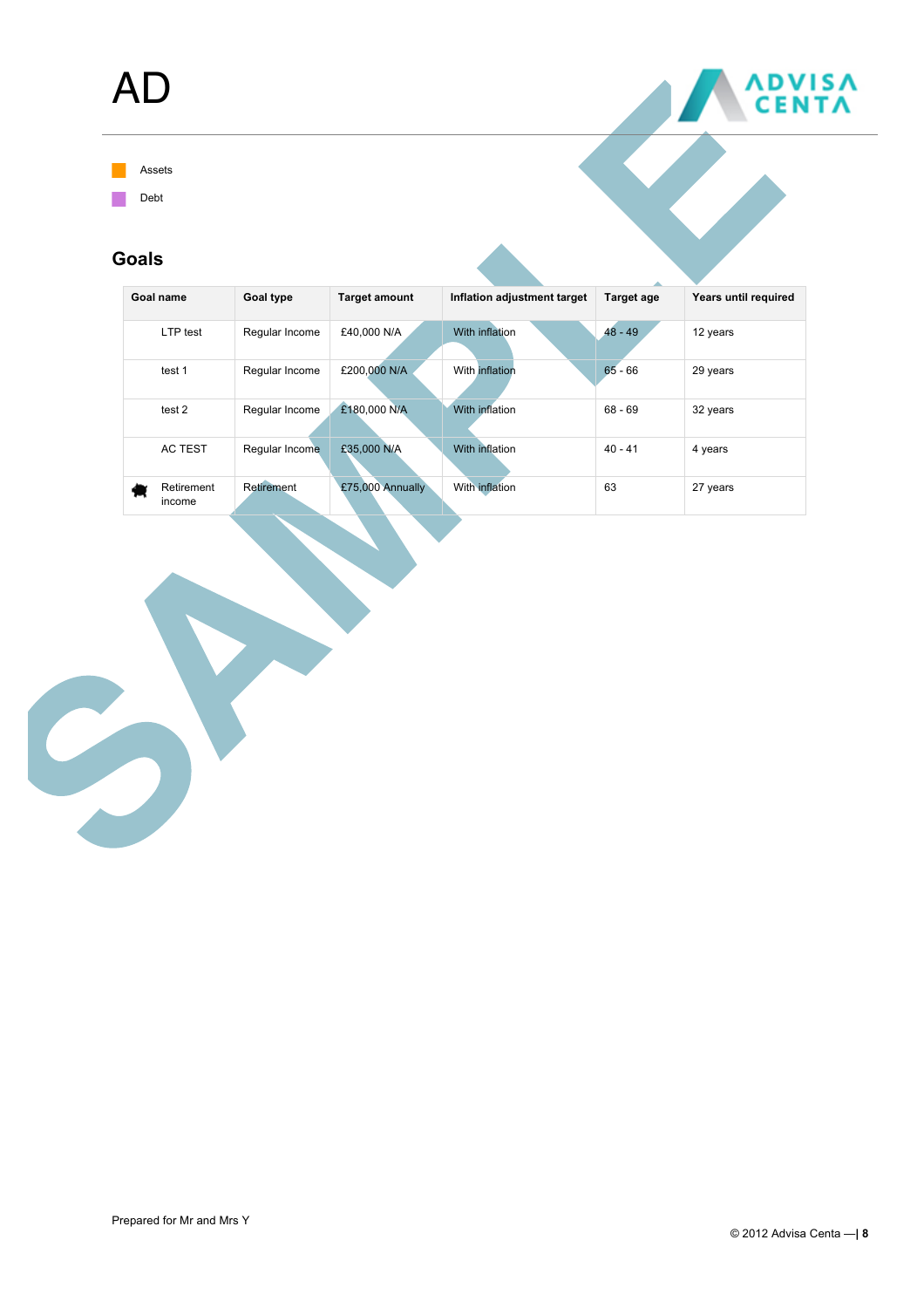

#### **Income forecast**

This graph shows the different types of income that you will receive over the coming years.

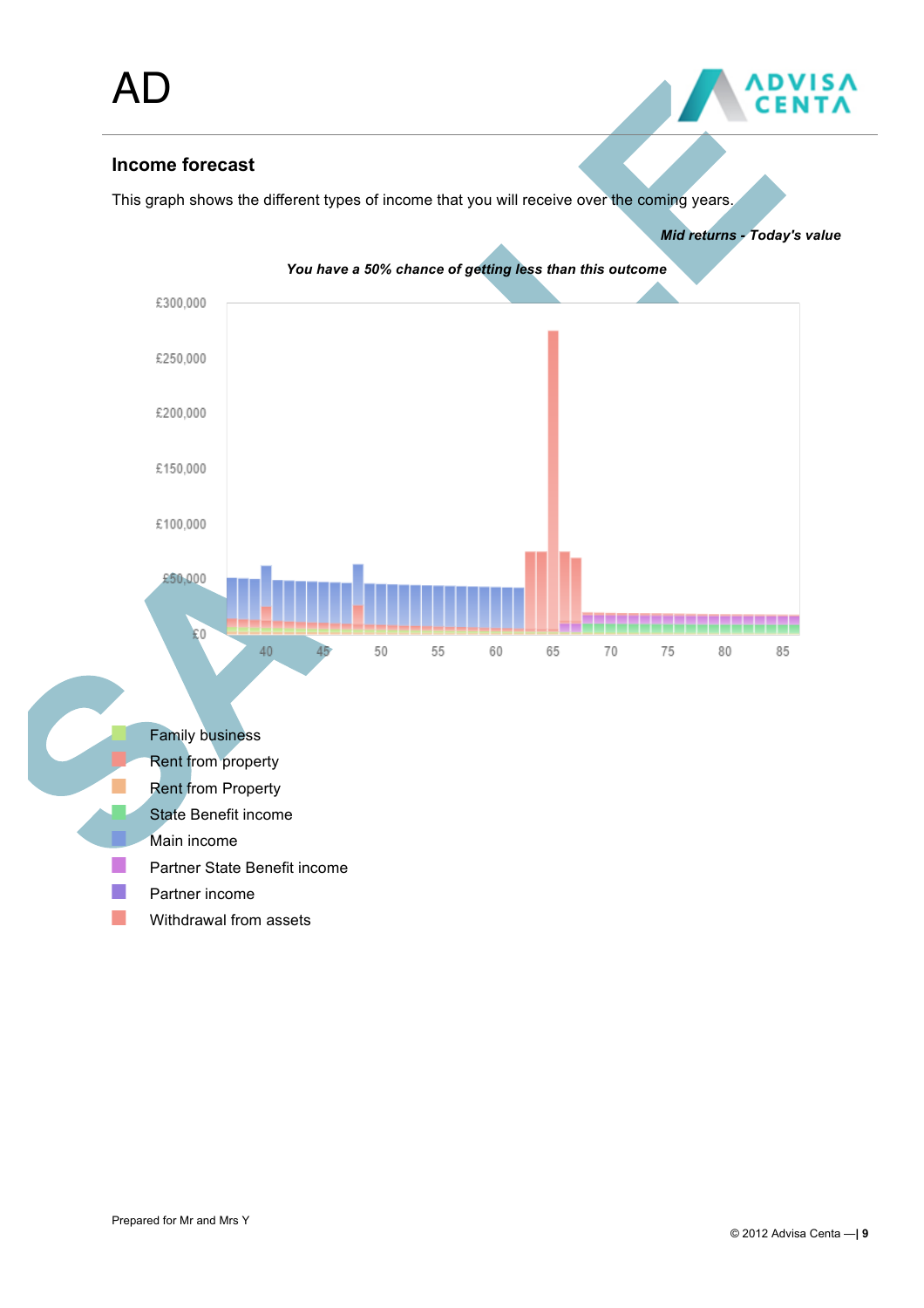

This graph shows the breakdown of all your expenses over the coming years.



Prepared for Mr and Mrs Y

**\DVISA**<br>CENTA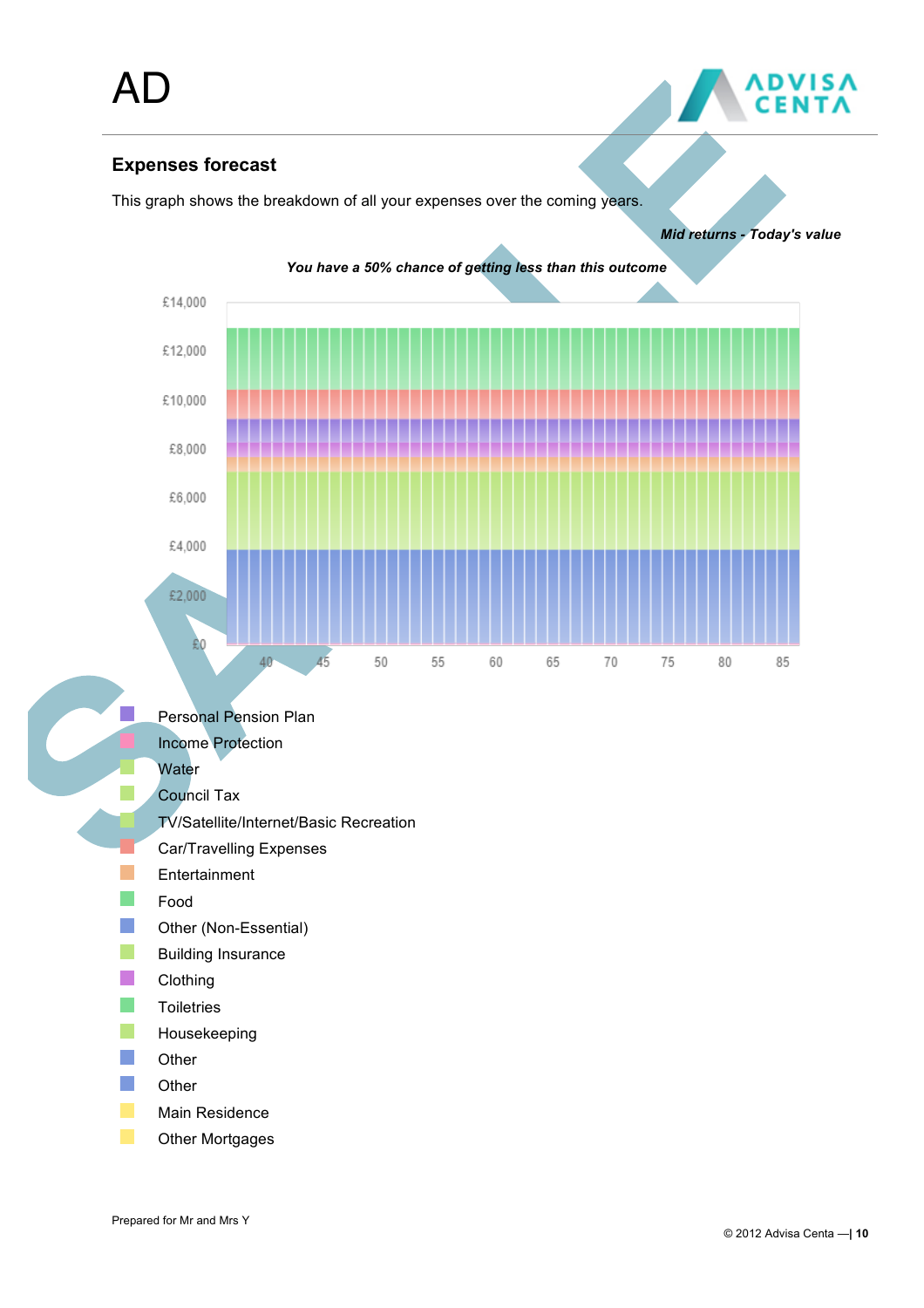

*Mid returns - Today's value*

## **Asset forecast**

This graph shows how the value of your assets changes over the coming years.

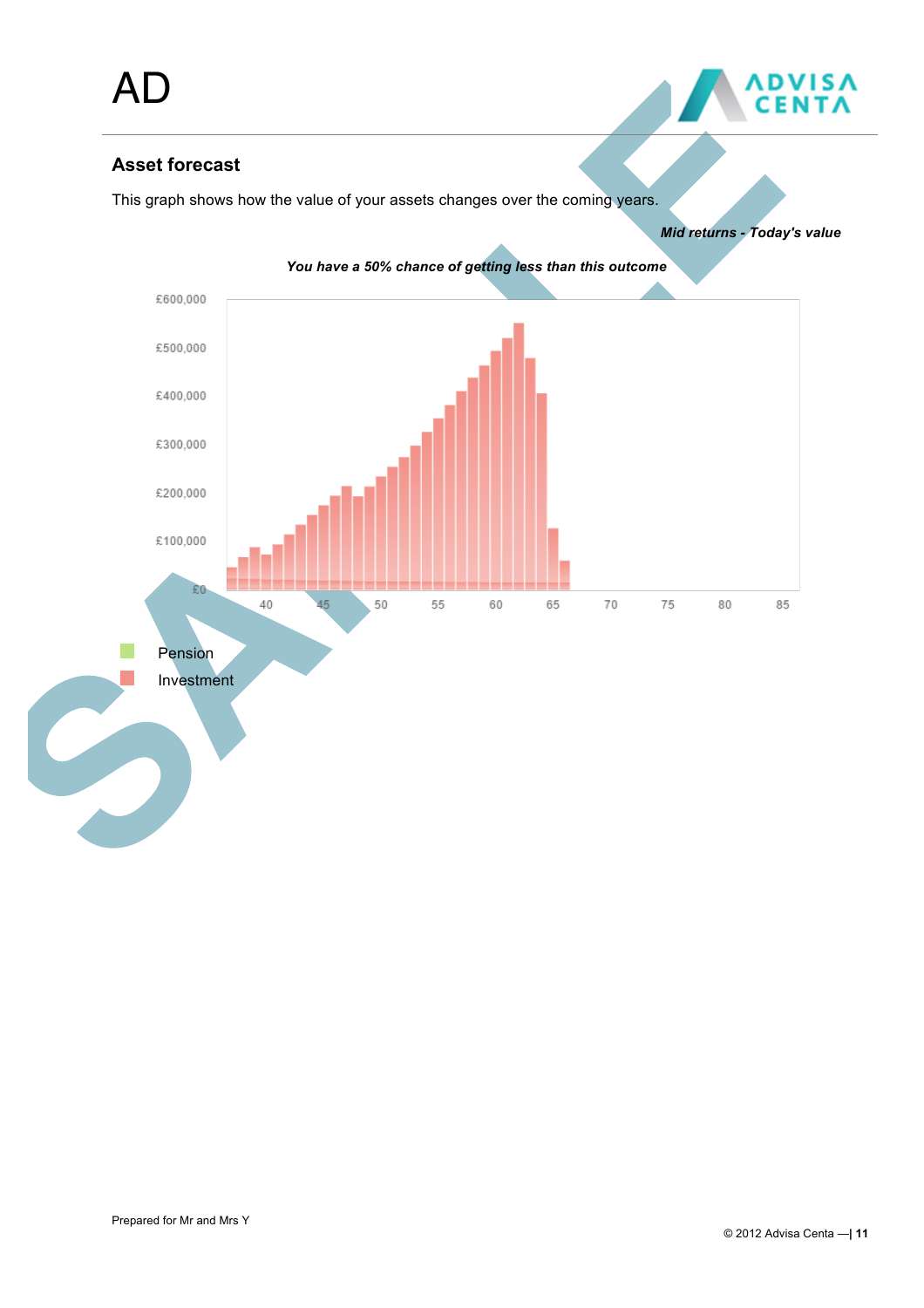## **Debt forecast**

This shows how your debt changes over the coming years.



*Average Returns - Today's value*

**NDVISA**<br>CENTA